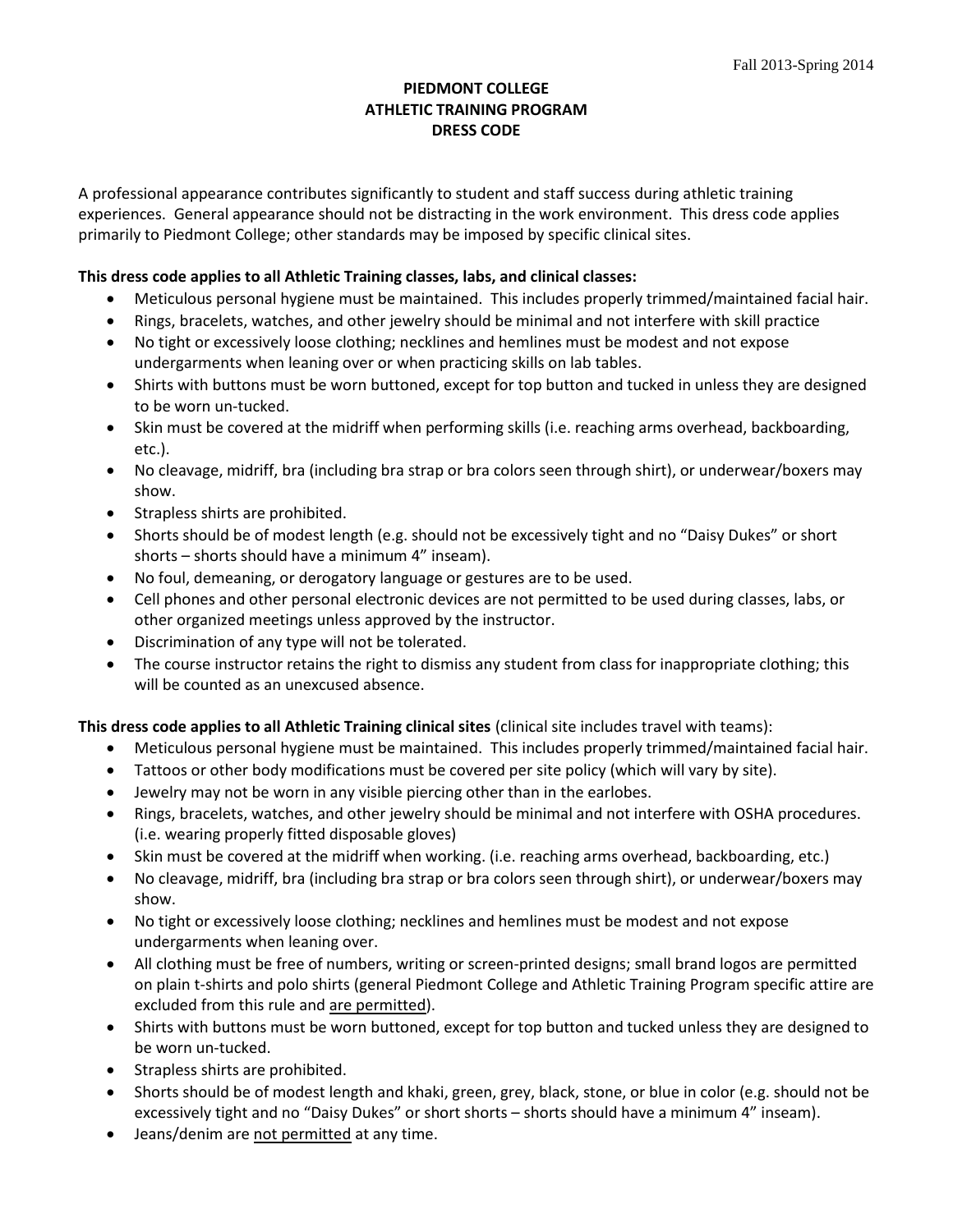- Open toed shoes or flip flops are not permitted
- Hats, visors, and sunglasses are only permitted for outdoor clinical settings as approved by the clinical supervisor.
- Students are permitted to wear outdoor gear appropriate for the weather conditions (i.e. rain gear, warm coats, gloves, etc.); these items should be clean and in good repair.
- Athletic Training Program ID's worn as appropriate. (which will vary by site)
- No foul, demeaning, or derogatory language or gestures are to be used.
- No tobacco (smokeless or other) is to be used while at your clinical site.
- Use or possession of illegal drugs is prohibited at all times; random drug testing is permitted.
- Consumption of alcoholic beverages within 12 hours of a clinical experience or in your possession at the clinical site is prohibited.
- Cell phones and other personal electronic devices may not be used during clinical rotations without the permission of your clinical supervisor.
- Discrimination of any type will not be tolerated.
- The site supervisor retains the right to dismiss any student from clinical hours for inappropriate clothing, behavior, or excessive tardiness; this will be counted as an unexcused absence.